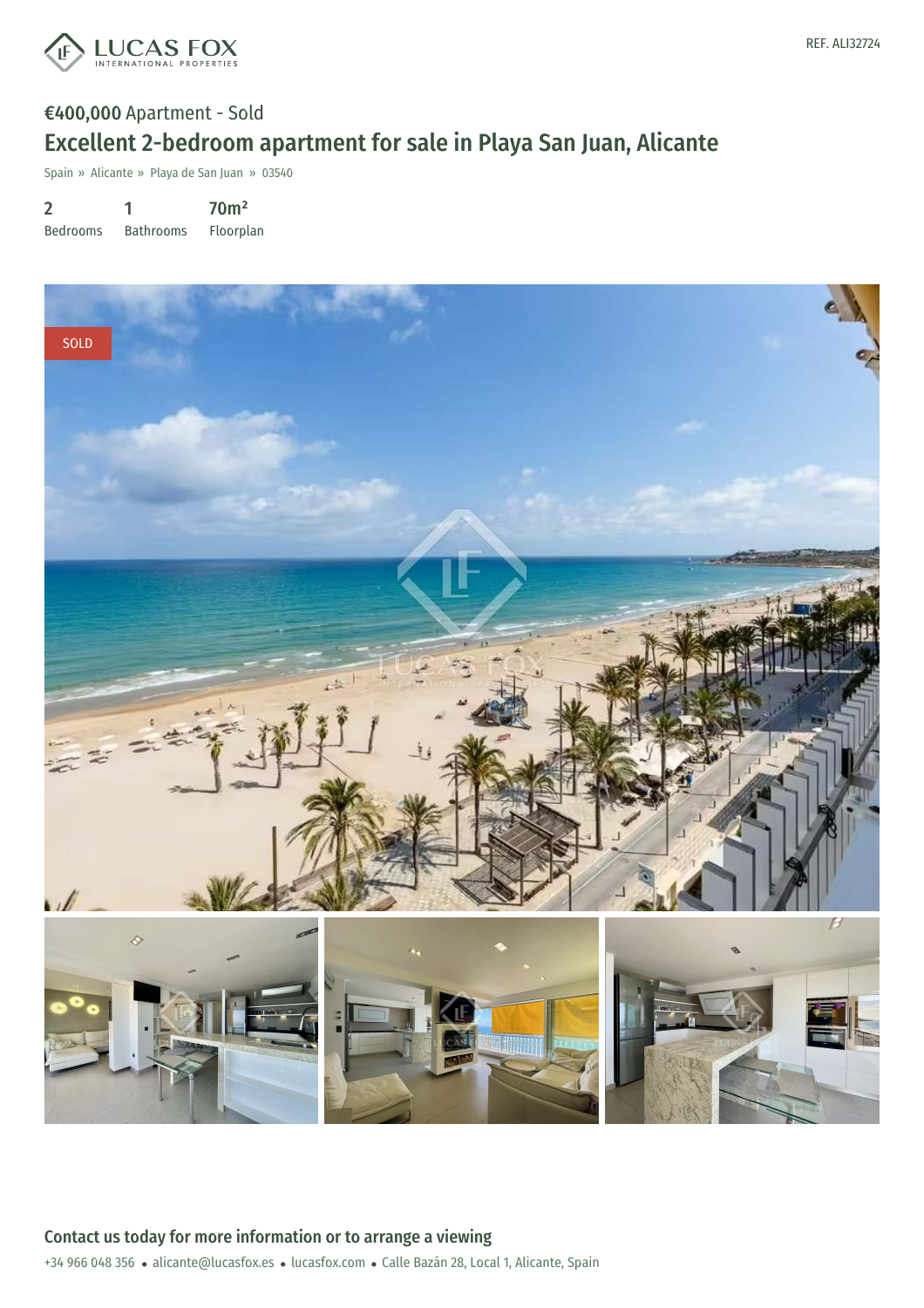

# €400,000 Apartment - Sold Excellent 2-bedroom apartment for sale in Playa San Juan, Alicante

Spain » Alicante » Playa de San Juan » 03540

2 Bedrooms 1 Bathrooms 70m² Floorplan

#### OVERVIEW

### Cosy and luxurious apartment with impressive views of the sea and all the comforts, ready to move into, for sale on the beach in Alicante.

It is a 70 m² apartment with 2 bedrooms on the beachfront of Playa de San Juan, one of the best areas of Alicante. In addition, it is a privileged place to enjoy all year round, since it is very well connected and has all services within walking distance.

This spectacular home has been completely renovated to the highest standards and has all the community services such as doorman, swimming pool, sports courts, playground and assigned parking.

It consists of a very cosy living-dining room, with a gas fireplace and beautiful direct views of the sea. The open kitchen, with an integrated island, also enjoys the fantastic views and the light that floods the entire home.

We continue down the hall and find a modern and complete bathroom and a pantry and storage room. At the back are the two bedrooms, both with fitted wardrobes, one with a double bed and the other with two single beds.

The property has a security door, air conditioning in all rooms and underfloor heating, to enjoy it both in summer and winter. Its fantastic sunny aspect and its height are ideal to enjoy great light in every corner of the home.

Its modern design leaves no one indifferent and the high quality of the materials can be appreciated throughout the home.

Get in touch to visit this fantastic home, to enjoy the sea, the sun and the beach throughout the year.



[lucasfox.com/go/ali32724](https://www.lucasfox.com/go/ali32724)

Mountain views, Sea views, Waterfront, Garden, Swimming pool, Tennis court, Lift, Natural light, Parking, Underfloor heating, Air conditioning, Balcony, Beauty salon, Built-in wardrobes, Domotic system, Double glazing, Equipped Kitchen, Exterior, Heating, Renovated, Security, Service entrance, Storage room, Transport nearby, Views